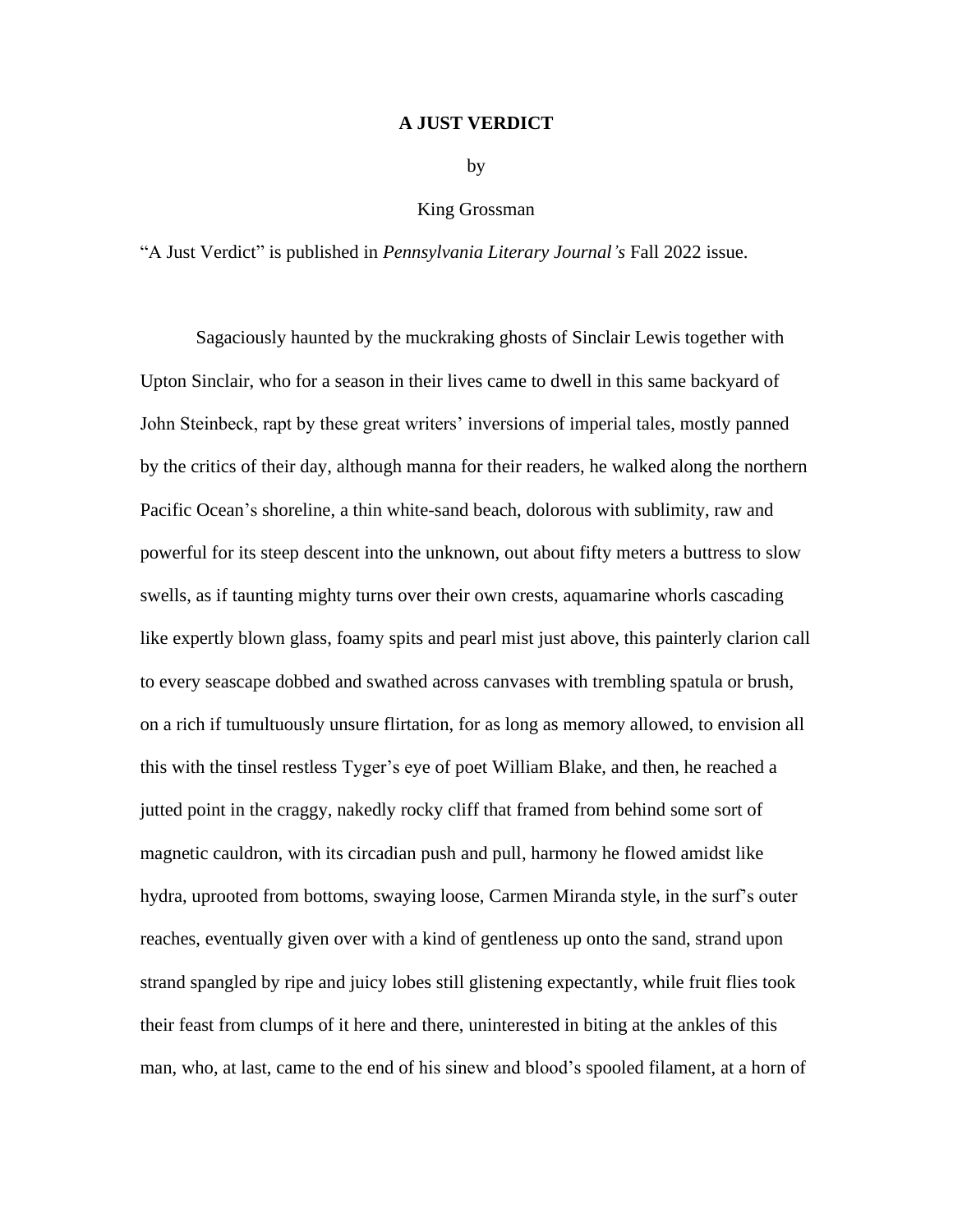black ore long ago torn ragged by shifting tectonics, his inner plates changing too, no longer fettered in schism of rubbing against themselves, the settling of his continents, as he opened the palms of his hands and laid them against the promontory's hard ravines, pressed gently and firmly down, the way you would comfort a bluebird or phoebe if your fingers curled round it: that's when the assurance came he would not turn himself in, because he was no longer guilty of the crime they charged him with back home, gaining his willing confession, what is more, he had not been censurable all along, rather, the myth had been imposed upon him of something sticky as well as viscous, a lie, which kept him away from the ocean and the shore and this very cliff, his flesh, the black rock's, both of them, all of themselves and everything else that stretched out into the seemingly endless sea, remained steadfastly here, no longer simply seeking the bright and cheery sun, infused, instead, by a gray fog, chilled overcast morning, its burning off, a patch of blue sky around noon, bath of rays for a time, only a brief while, followed by the setting orb that pours gold across the horizon until the glowing lady of the night smiles over the water her silver ripples, which spread into a V the way a gaggle of geese fly, all of this, the sum of these enchanted metamorphoses, their rhythm, the wholeness of coming back to this place he had left millions of years ago when he too must have had fins and gills along with the fish of the ocean, as though Kafka's Gregor Samsa transformed into a beauteous tarpon and not a grotesque beetle—now, leaving his hands right there, for lifting them would surely allow undertow to take him once more down with lower currents corrupted by ancient, unnamable wounds, he understood the crime is in the story that is no humanist fable, but all pop thriller, every question given an easy adolescent answer, almost entirely plot driven with the burden of debt attached to some

2